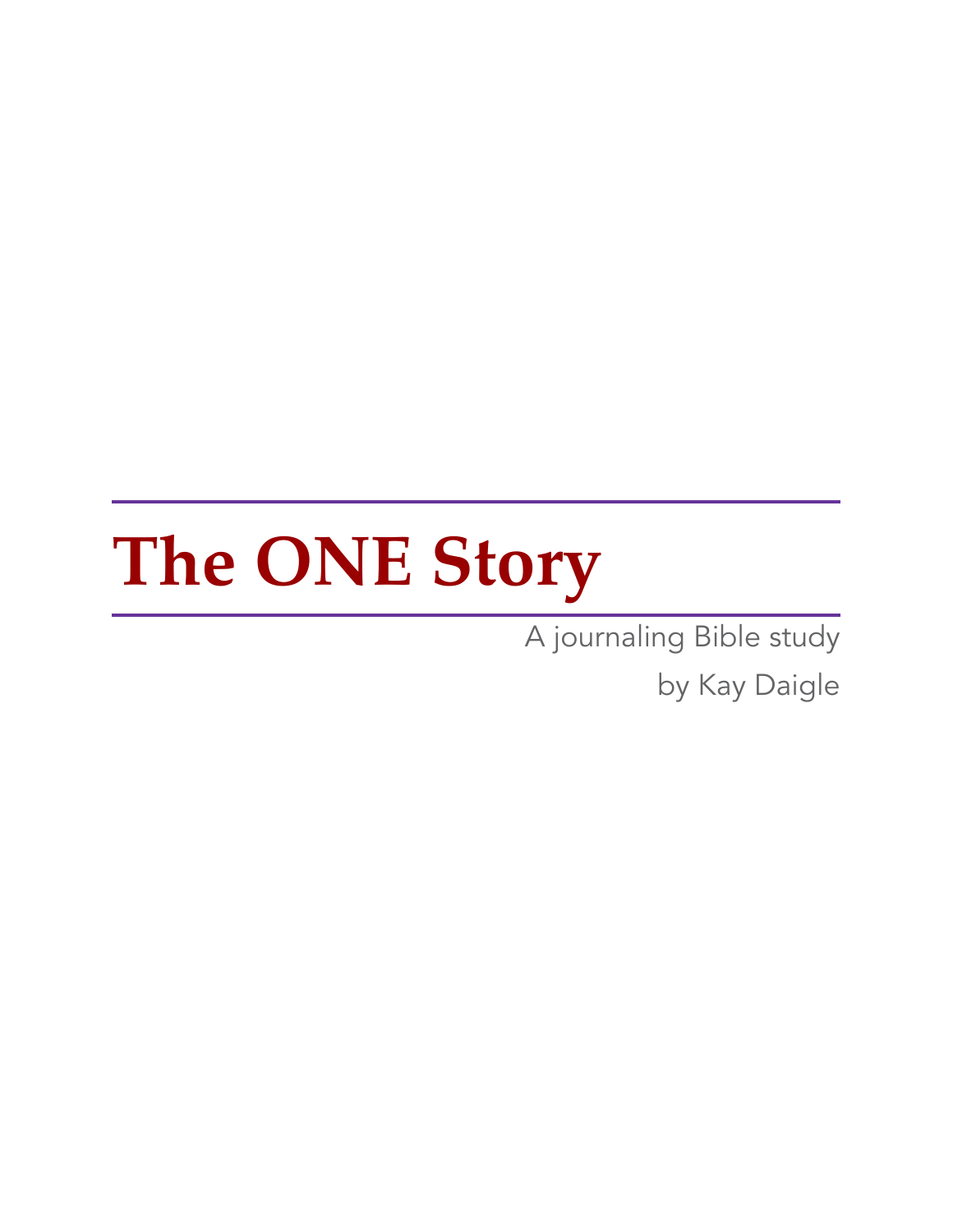#### The ONE Story A Journaling Bible Study

Copyright © 2017 by Beyond Ordinary Women Ministries

Scripture quoted by permission. All scripture quotations, unless otherwise indicated, are taken from the NET Bible® copyright ©1996-2016 by Biblical Studies Press, L.L.C. All rights reserved.

Image used under license from Shutterstock.com.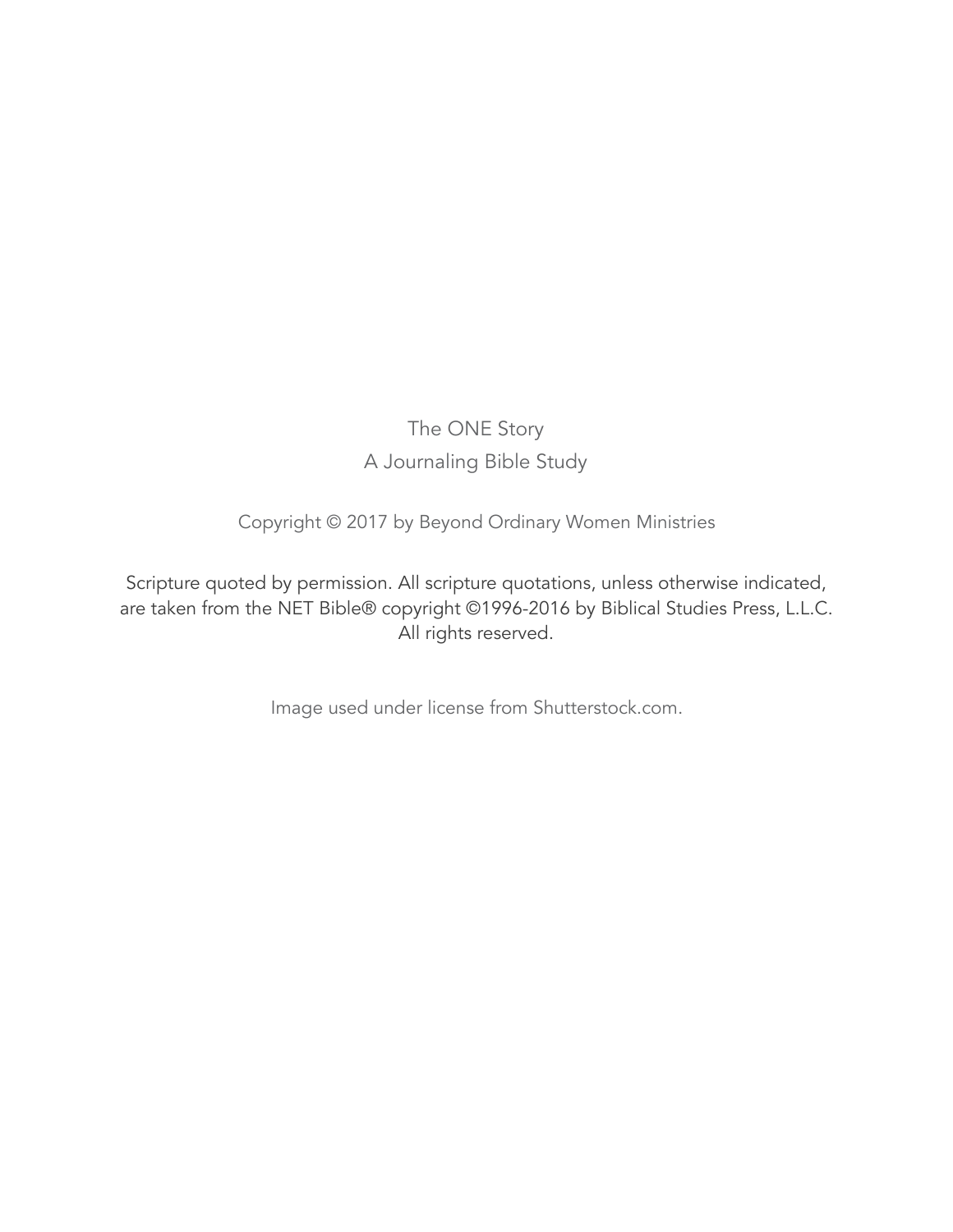# **The ONE Story Contents**

| What is The ONE Story?                                | $\overline{ }$       |
|-------------------------------------------------------|----------------------|
| What to know about this study guide                   | 9                    |
| Week 1 study: Paradise, Ruin, & Promise               | 13                   |
| Week 2 study: The Promises to Abraham                 | 17                   |
| Week 3 study: The Passover & the Mosaic Covenant      | 21                   |
| Week 4 study: Promises to Kings & Prophets            | 25                   |
| Week 5 study: The Promised One                        | 29                   |
| Week 6 study: Reconciliation                          | 33                   |
|                                                       | 39                   |
| Week 8 study: The Coming Consummation                 | 43                   |
| Appendix<br>Tips for Leaders<br>Resources for Leaders | 47<br>49<br>55<br>59 |
|                                                       |                      |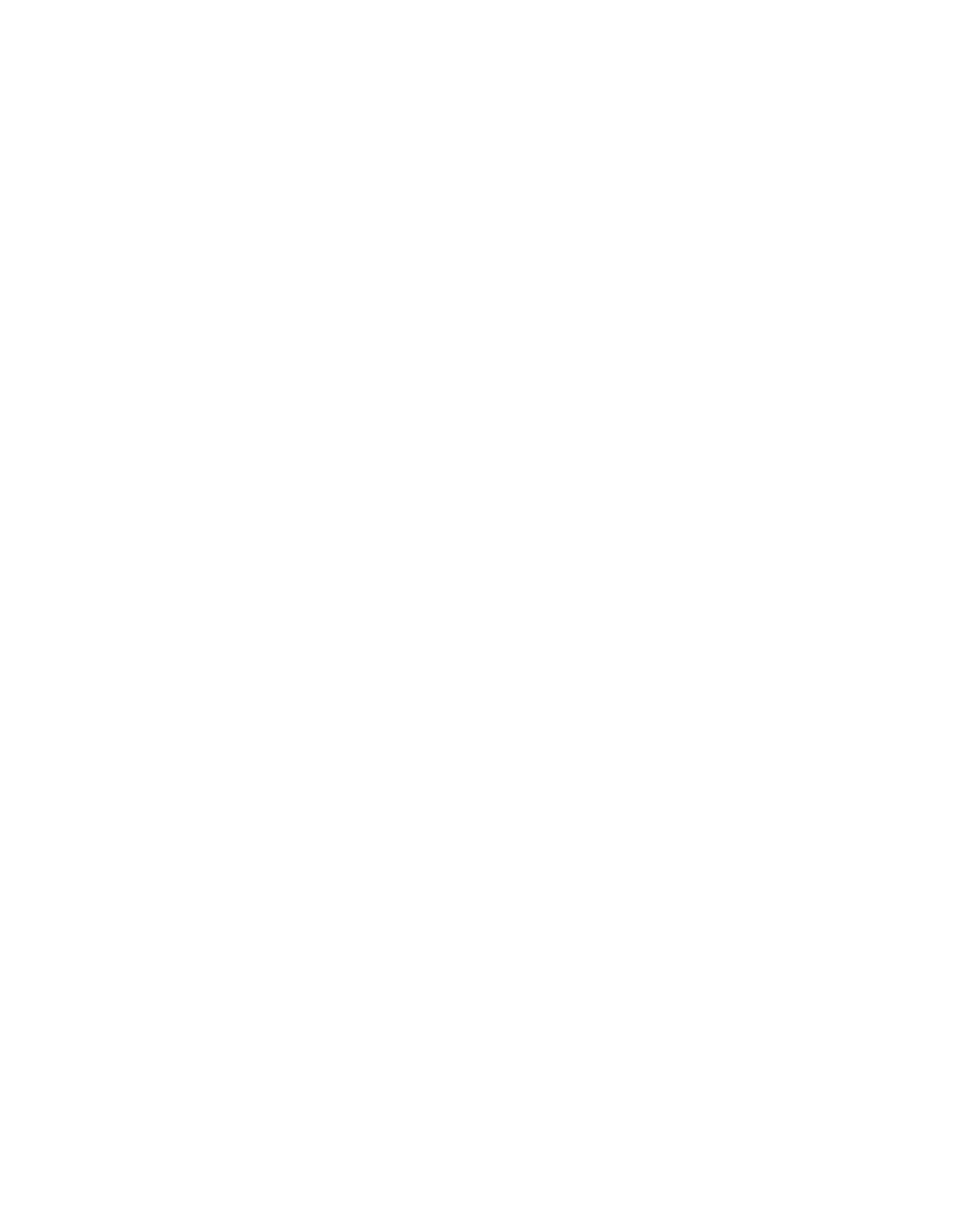# **What is The ONE Story?**

Growing up in church, I knew all the major stories of the Bible by the time I was six. I knew the gospel, the good news about Jesus, and I knew that he was returning to earth someday. What escaped me was how all of this fit together. I believed in its truth, but to me the Old Testament stories had little to do with those in the New Testament and no relationship to Jesus's return.

In my 30's I finally participated in a Bible study that pulled it all together. I was overwhelmed by the realization that there was ONE story behind the individual narratives. Although the biblical accounts felt disconnected when approached in isolation, they are all tied to God's bigger plan. He has been at work throughout the centuries and in his people to bring the story to its conclusion.

Because many churches have now recognized the need to emphasize the unity of the Bible and the big story behind it, you may not be as ignorant about it as I was. But there is another great reason to study the ONE story, the Meta-narrative or Grand Narrative. Our culture values stories because they infuse learning with reality and heart. We no longer want religion or ethics that is hypothetical; we want to understand how it affects real life. Stories show faith in real life, and the meta-narrative reveals its unity.

That's what the Bible brings us—real stories of flesh and blood people whose lives connected with God's ONE story. By journaling about them, we not only understand the bigger picture, but we also grasp more deeply how it affects us and calls us to be part of it. We aren't merely students of the ONE story, but we are participants in it.

The one God is great. He has a plan which he will accomplish according to his timing. And he wants you and me to join him in his work.

Kay Daigle August 2017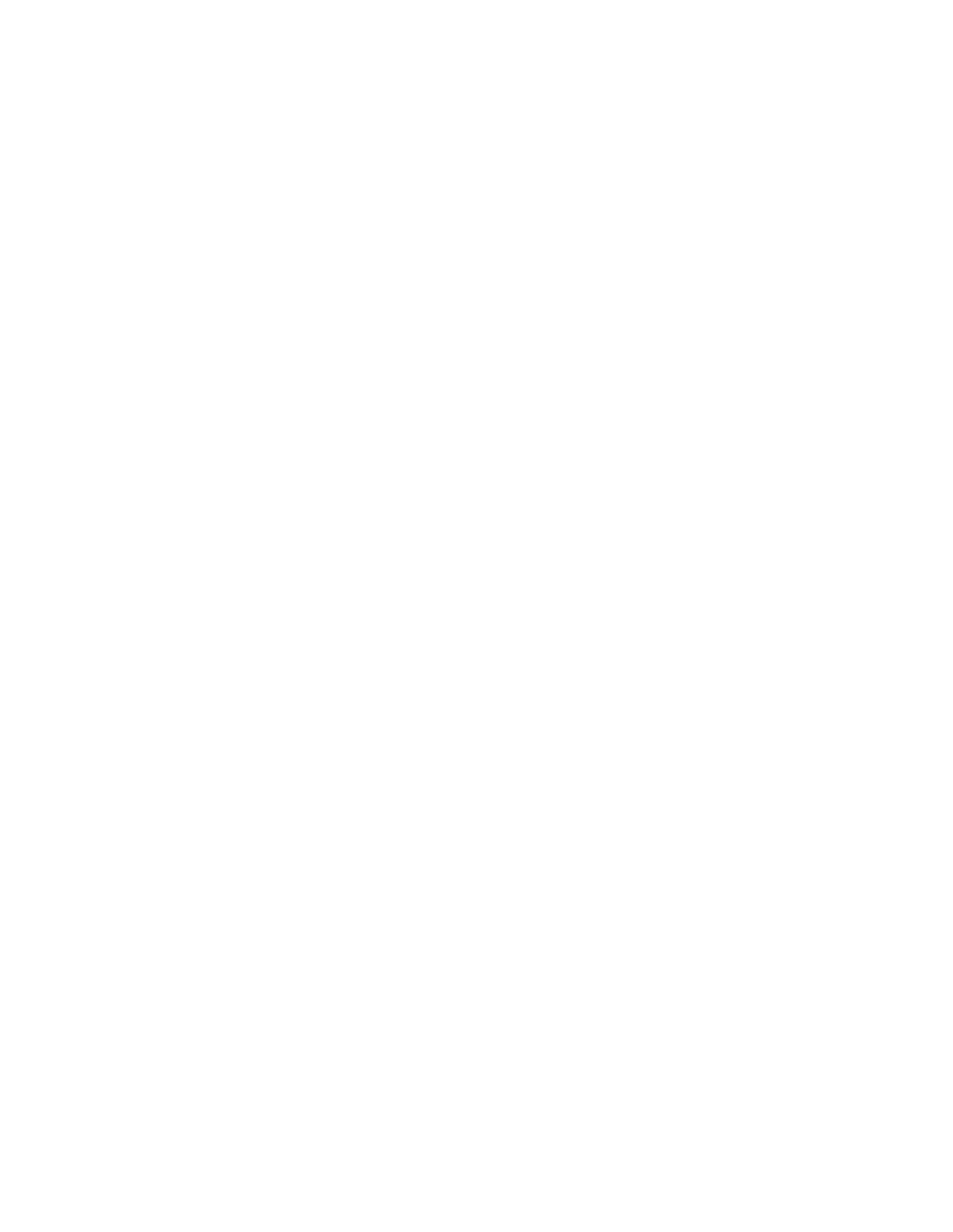## **What to know about this study guide**

#### *Simple doesn't equate to shallow*

This study demands your involvement. Although the layout is simple, how deeply you go depends on you. As you spend time talking to God and journaling your thoughts, he may lead you to other cross-references, but he will certainly give you insights into the stories. Don't stop with initial surface answers, but ask God to clarify the story and speak to you from it. The time you spend in the scriptures with God gives him space to speak. Listen well, journal your thoughts, share them with your small group, and glean from others' insights.

#### *Each week has 3 parts*

If you like doing a little study at a time, the study is set up in 3 parts, but feel free to do it any way that works best for you. If you prefer daily time in the Word, consider spending 2 days on each part, journaling about the optional starred section on the second day. You may be amazed at what you see by reading the story multiple times. If you prefer to do the week's study in one sitting, you may want to read all the passages first and then journal at the end. Of course, it's great to be in God's Word each day, but you may have other ways of doing that. Stick to what works for your schedule.

#### *Additional reading and background information*

I will often insert background information pertinent to understanding the story. Always feel free to do your own research as you have interest or questions, but focus the group conversation on the passages and stories studied by everyone.



*A star identifies optional verses or suggested study for those with time and interest. The additional reading may help you wrestle with deeper insights into the passages.*

#### *Bible verses*

The verses that begin each week's lesson are great choices for memorization, but they are long. Consider choosing and learning a verse or two from the passage as a group.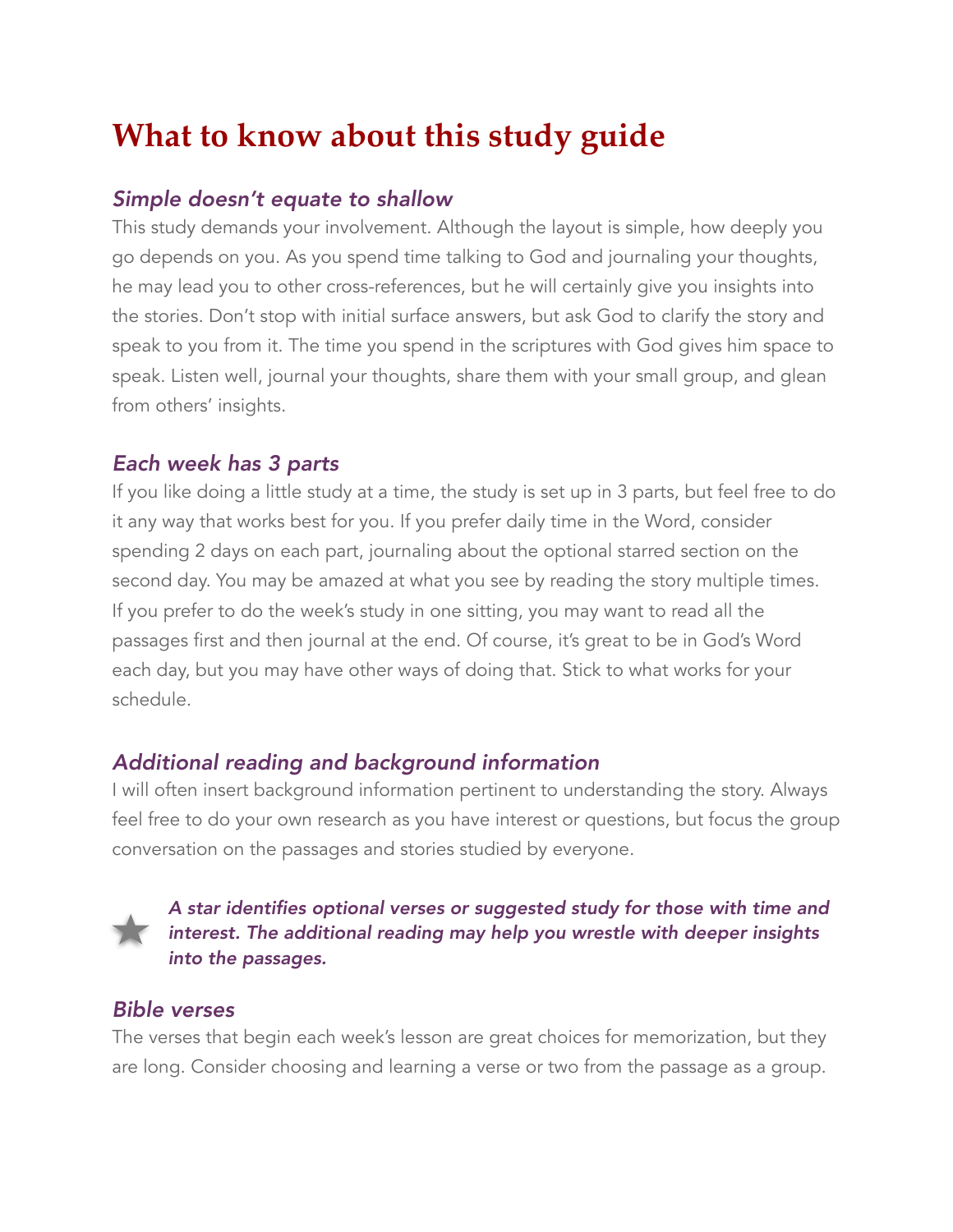#### *What you need*

- A quiet place, if possible!
- A Bible that you can understand. If you don't have one, ask your group leader for suggestions, or email us at [info@beyondordinarywomen.org](mailto:info@beyondordinarywomen.org). Modern versions are available as downloads, through Bible apps, or in print at any bookstore. (We are using [netbible.org](http://netbible.org) which is a free online Bible translation with study helps.)
- A notebook, laptop, or tablet to use as a journal which can be taken to your group meetings. If you prefer paper attached to the lesson, add a blank piece of paper or notebook paper after each lesson. (See Journaling 101 in the Appendix.)
- The commitment to listen to God and write out what you hear as you read and pray
- Someone, or even better a group of women, to discuss this with you and provide support, encouragement, and spiritual challenge
- This link to BOW's free short 5-8 minute videos of women sharing their stories of how knowing Jesus intersected with their lives. Go to [https://vimeo.com/](https://vimeo.com/beyondordinarywomen/collections) [beyondordinarywomen/collections](https://vimeo.com/beyondordinarywomen/collections) and clink on The ONE Story collection. Watch the video numbered to match the week either before or after you journal the lesson.

#### *Best practices for your group get-togethers (See Appendix & Videos)*

Plan a regular place, time, and leader.

The leader should—

- watch the free, short video *[Tips for Leading a Journaling Study](https://vimeo.com/190999125) at https:// vimeo.com/190999125* and *[Listening Well](https://vimeo.com/album/4065298)* with Cheri Hudspith at https:// vimeo.com/album/4065298.
- start on time, not waiting for late arrivals
- move the group along, being sensitive to God's Spirit
- encourage everyone to share without forcing it
- be a great encourager
- avoid dominating the conversation
- keep the focus on the women, not herself and her own stories
- provide time for the group to think and share from their journals
- contact absent group members to encourage them
- email the group weekly to remind them of the upcoming meeting, provide the weekly video link, and share her excitement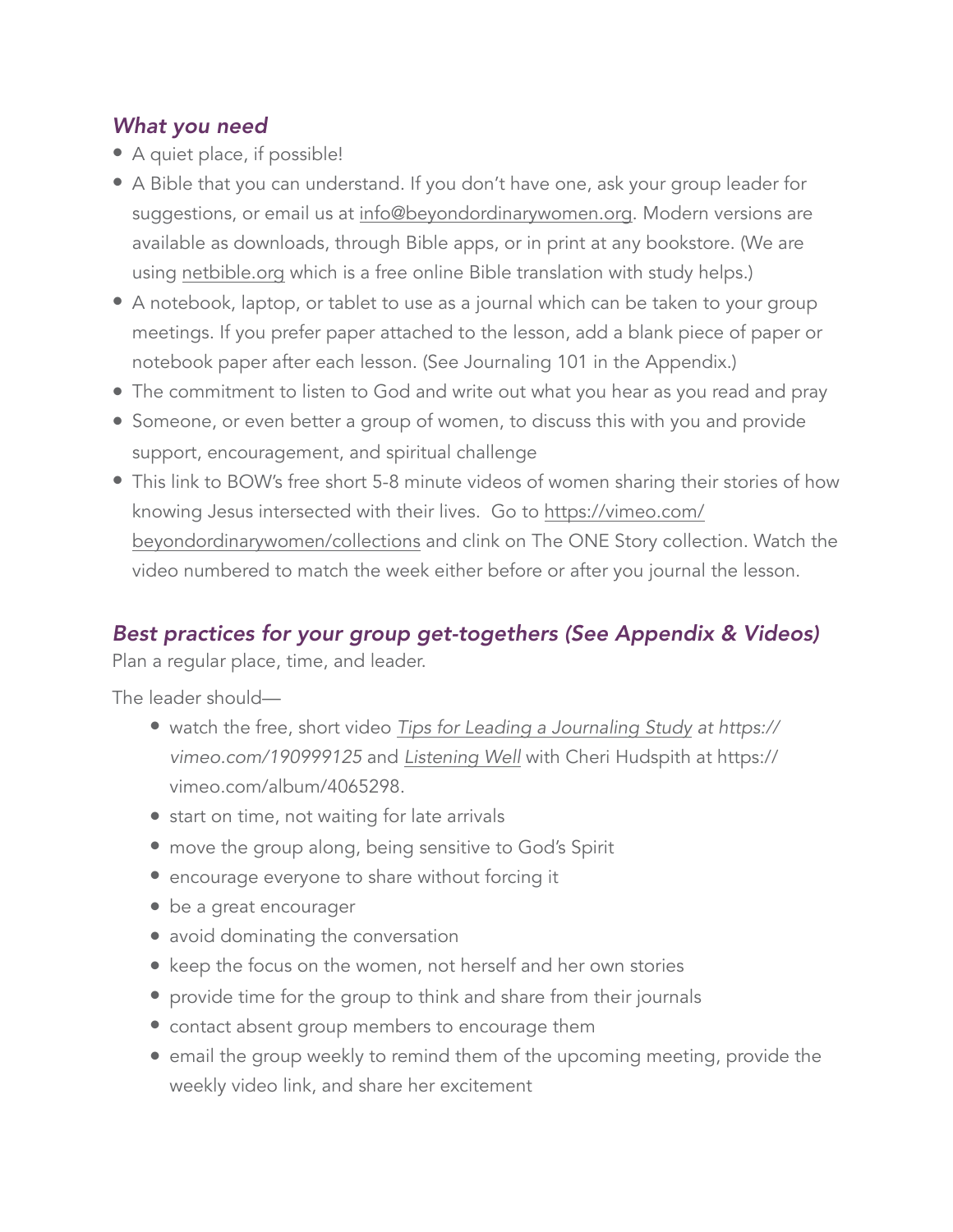As a group

- come prepared and on time with your study, journal, and Bible
- share freely and honestly
- encourage one another
- don't interrupt the speaker
- love one another
- don't try to fix the other members of your group or their problems by giving advice
- pray for one another and entrust each other and your problems to God
- be honest and vulnerable, but wise in how much detail you share personally
- stay in touch with each other between meetings for support and encouragement

#### *If your group meets within a larger group in a church setting*

- Look for a woman who is gifted in teaching God's Word to teach a short time after the small group discussion. Watch the short, free video *[Why Use Live Teachers, not](https://vimeo.com/209323216)  [Video?](https://vimeo.com/209323216)* at https://vimeo.com/209323216. (For help in preparing to teach, see our collection of videos at [http://beyondordinarywomen.org/bible-teaching/.](http://beyondordinarywomen.org/bible-teaching/))
- Because the discussion isn't about the teacher's comments but focuses on the members' personal study, the discussion should precede the teaching time.
- The teacher may spend 15- 25 minutes adding to the background of the lesson, beginning and ending within the allotted time frame. The majority of the time together should be invested in small groups.
- The teacher's role is to clarify and extend what the group has studied, not to retell the stories they have discussed.
- Each week the leader should send the group the link to our 5-8 minute video highlighting a woman's story that connects to the lesson. The women watch them individually online. The collection is found at [https://vimeo.com/](https://vimeo.com/beyondordinarywomen/collections) [beyondordinarywomen/collections](https://vimeo.com/beyondordinarywomen/collections).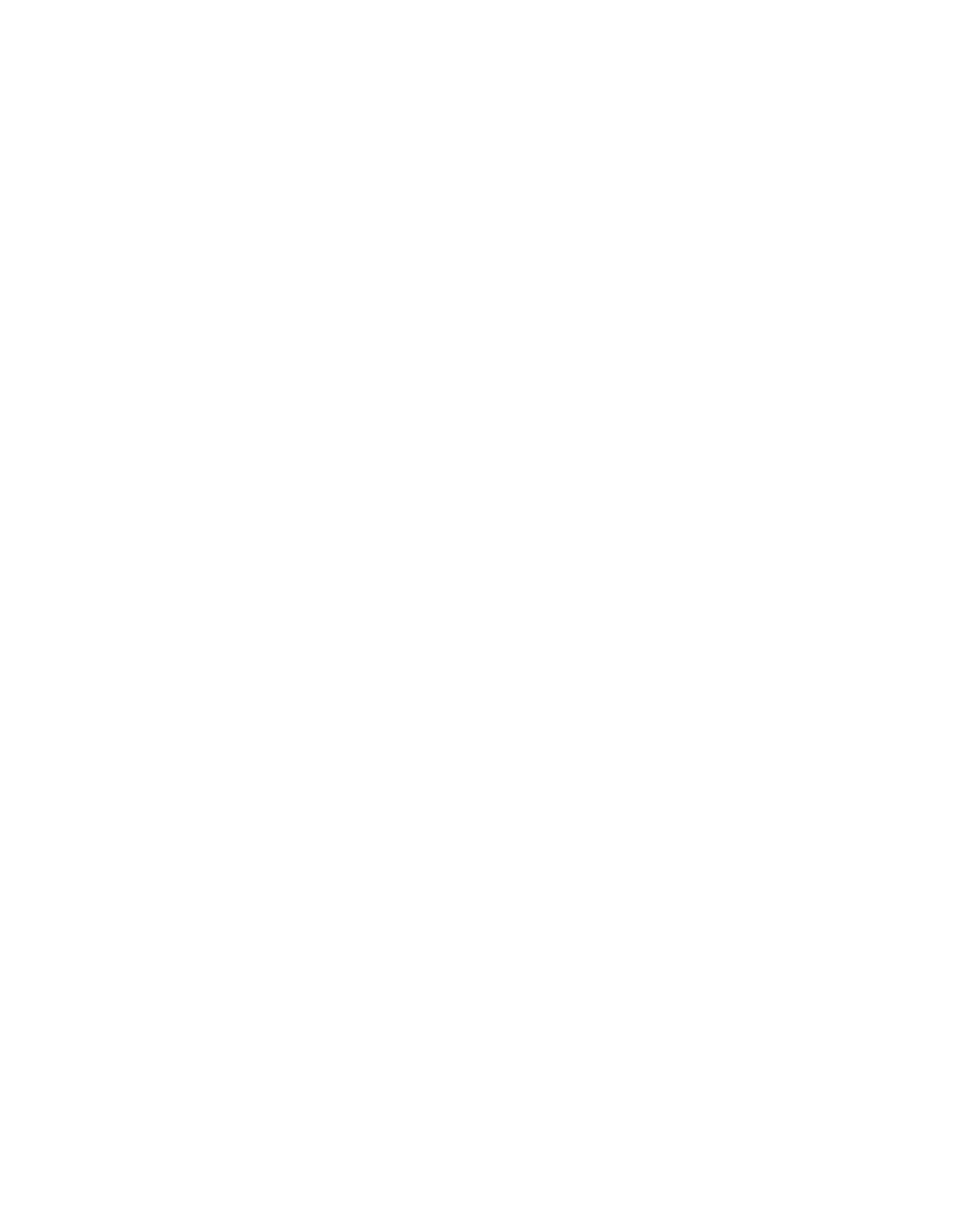### **Week One: Paradise, Ruin, & Promise**

God saw all that he had made – and it was very good! There was evening, and there was morning, the sixth day. The heavens and the earth were completed with everything that was in them. By the seventh day God finished the work that he had been doing, and he ceased on the seventh day all the work that he had been doing.

Genesis 1:31-2:2

*What is the ONE story? It is the story behind the stories of the Bible—the big picture. We will summarize it in four parts: Paradise, Ruin, Reconciliation, and Consummation. (Other people use different words. It's fine if you prefer another one, but your group discussions should be consistent with the ones used here.) The stories we read will connect them as we move fairly chronologically through biblical history. (We may skip*  to New Testament passages at times to help us better understand the Old Testament *verses we are studying.)* 

*This topic is a great place to begin studying the Bible for yourself if you have never done so. It's like putting the edges on a jigsaw puzzle; it provides the framework inside which all the other pieces fit.* 

*If you are uncertain how to do a journaling study, go to the Appendix and read the section entitled Journaling 101. We refer to this as an inductive study because we each wrestle with the text ourselves first by observing what it says, what it means, and how it*  applies. The open-ended questions in each part of the lesson will facilitate that *process, but feel free to journal about any of the story that God uses to speak to your heart.* 

*At the same time we must always keep in mind that we can't just make up what God is saying because we think or feel it. In fact this lesson warns us not to be drawn by our*  feelings or desires. The application must fit the interpretation, the point of the author, *or we risk misspeaking for God.*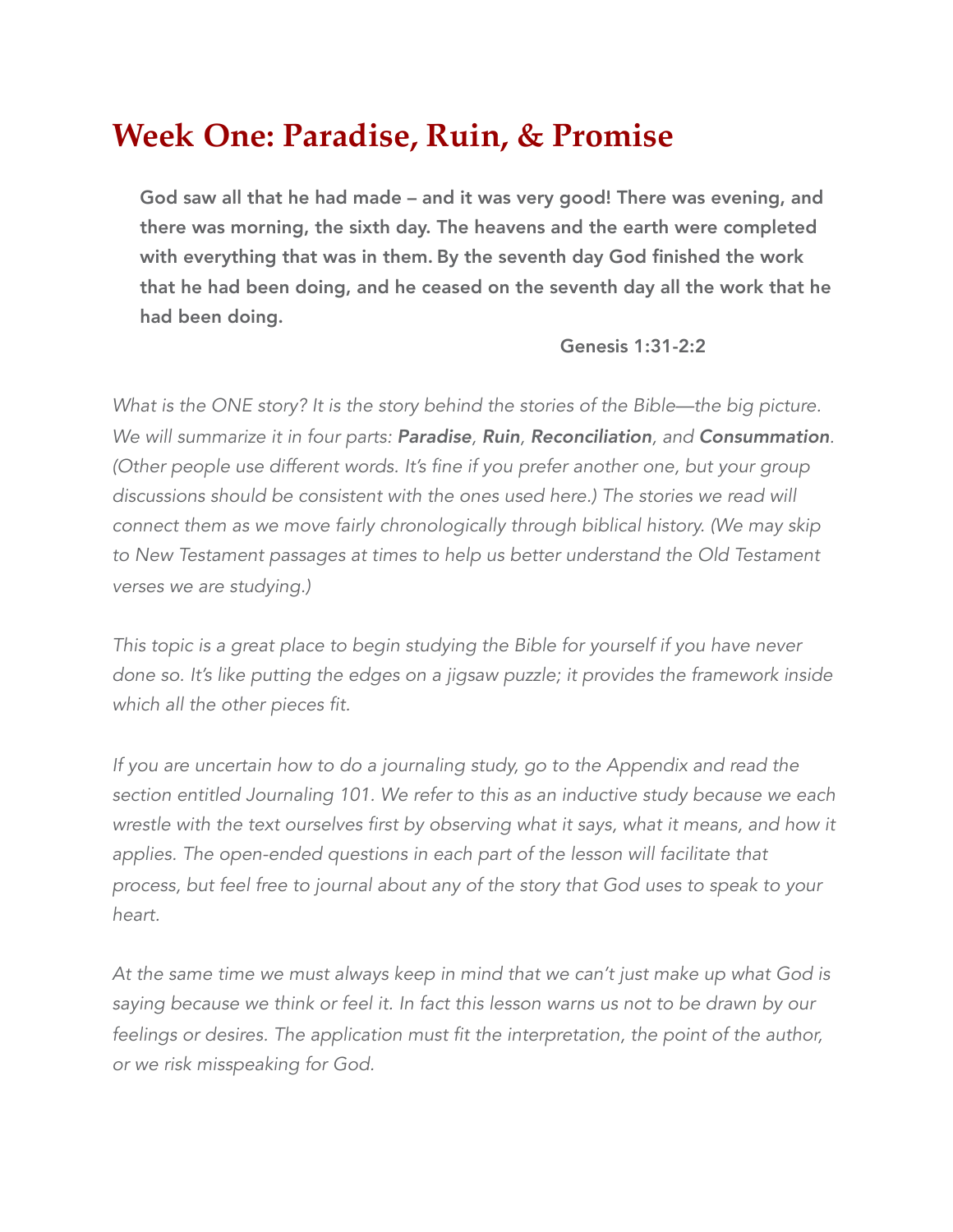# **Part One**

*The ONE Story begins with Paradise, the perfect world. This is what God intended for his creation—a place we can only dream of.* 

*Read Genesis 1-2. (If you are unfamiliar with scriptural addresses that point to the location of the verses, here is a short explanation: numbers without colons or preceding colons are chapters in one of the sixty-six books of the Bible; numbers following colons indicate specific verses in that chapter.)*



Meditatively read Psalm 96, a psalm of praise to God the Creator. Then, journal your thoughts and write out your prayer of praise.

#### Respond to the story by journaling:

- What do these chapters reveal about who God is and what he can do?
- How does Paradise differ from the world you live in?
- What is God saying to you about your relationship with him as you meditate on these scriptures?

### **Part Two**

*Paradise did not last. Perfection became Ruin when people went their own way and turned from God, making gods of themselves. Their choices had consequences to their relationships with God and one another and affected all of creation.* 

#### *Read Genesis 3:1-13.*



Read Matthew 4:1-11, comparing Jesus's victory over temptation to this temptation.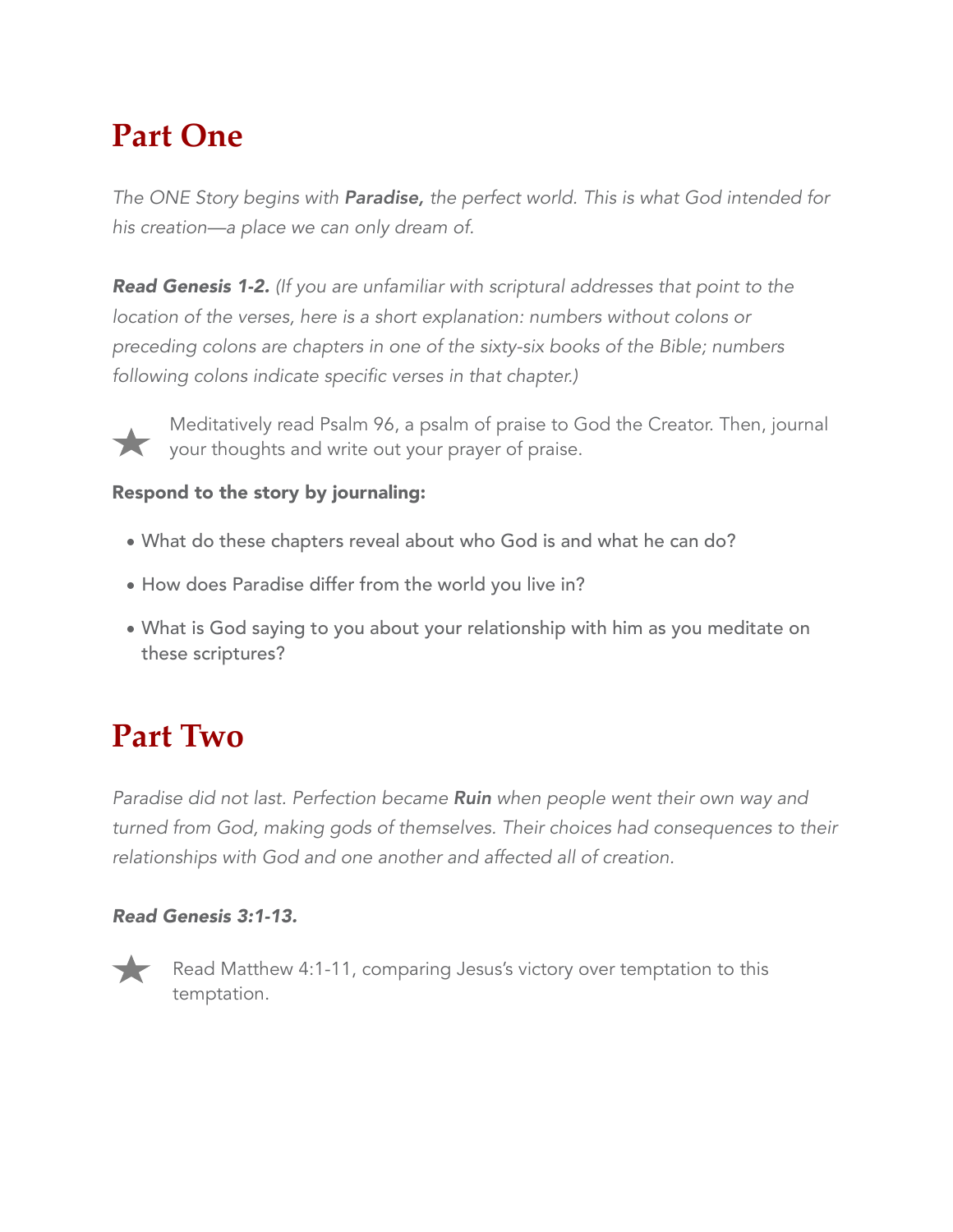#### Respond to the story by journaling:

- What insights do you have into temptation from this story? Be sure to compare the words of the serpent and God (Gen. 2:16-17). If you have time, you may want to read James 1:12-15.
- How do you see this first sin affect the relationships between God and people and also between the man and woman?
- What is God saying to you today about your own life?

*This sad story isn't an isolated case because we all choose to go our own way, essentially being our own gods, just as the first couple did.* 

### **Part Three**

*Ruin is an apt description for the world that we now know. No longer Paradise, the earth is ruled by death, dysfunction, and broken relationships—sin. All of us as descendants of the first couple inherited the dysfunctional go-to tendency to put ourselves at the center of our lives rather than God. Our world grew increasingly darker with the presence of sin and death. All that was good in people or the world itself was not destroyed, but it was now marred by the events of this story.* 

*But God is gracious, and he continues working in the midst of Ruin to redeem his creation. As you read the verses below, consider how you see the grace of God, his actions toward us that are merciful and undeserved, even in judgment.* 

#### *Read Genesis 3:14-24.*

*Pay particular attention to God's promise in the last part of v.15 (noted as b, the second point).*

The notes in the ESV says this about Genesis 15b:

. . . it has traditionally been understood as pointing forward to the defeat of the serpent by a future descendant of the woman, and this interpretation fits well with the words and the context. This defeat is implied by the serpent's being bruised in the head, which is more serious than the offspring of Eve being